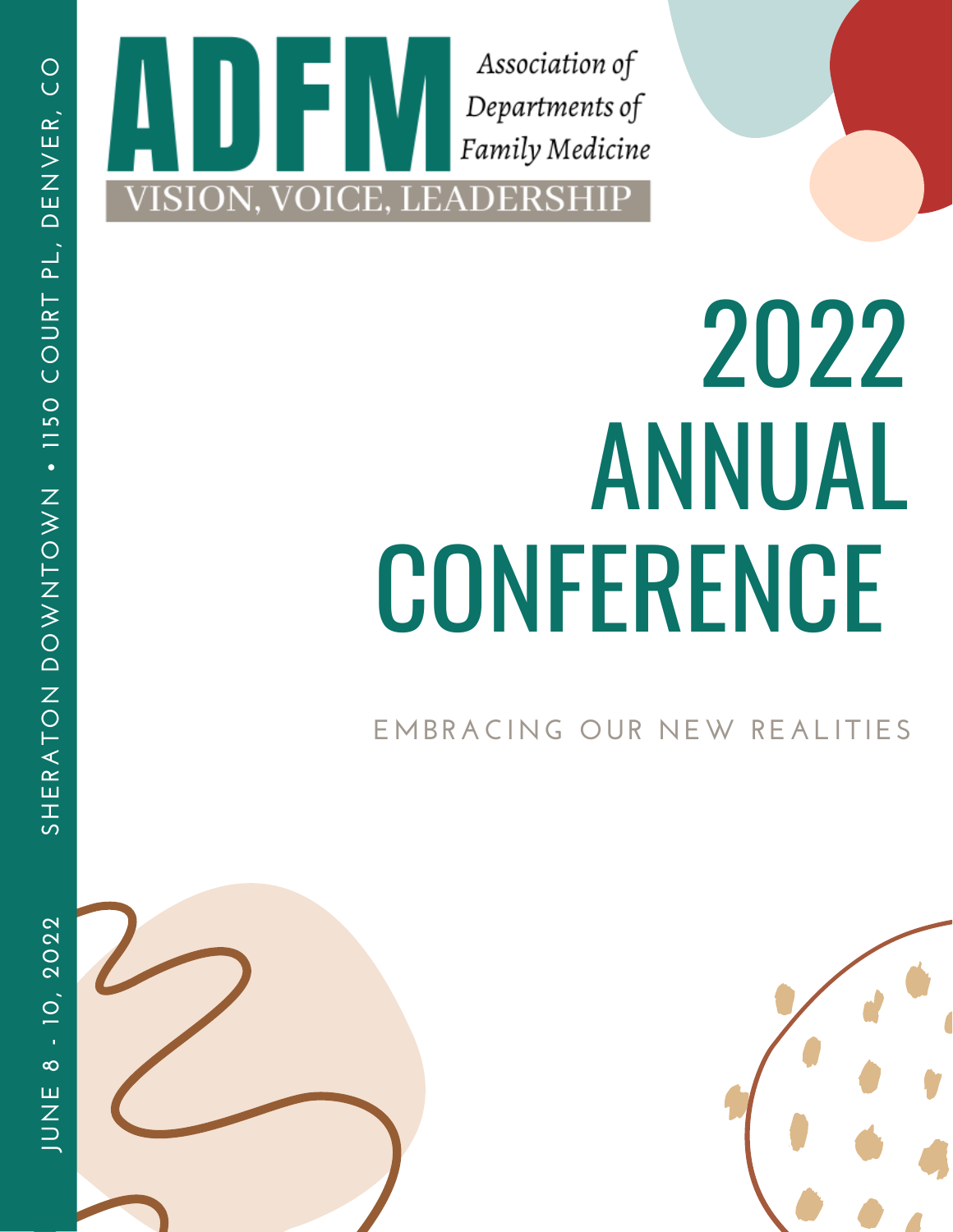| $7:30$ AM<br>9:00 AM | Registration                                                                                                                                | Columbine Foyer |
|----------------------|---------------------------------------------------------------------------------------------------------------------------------------------|-----------------|
| 8:00 AM<br>5:00 PM   | Administrator's Preconference<br>Co-Chairs: Megan McGhean, MHA   Holly Westog, MA                                                           | Columbine       |
| 8:00 AM<br>$1:00$ PM | 2022-23 LEADS Fellowship Workshop                                                                                                           | Terrace         |
| 10:00 AM<br>3:00 PM  | <b>ADFM Board Meeting</b>                                                                                                                   | Directors Row J |
| 12:00 PM<br>2:00 PM  | Registration                                                                                                                                | Columbine Foyer |
| 1:00 PM<br>5:00 PM   | BRC Preconference: Creating a Strategic<br>Plan for Research in Your Department<br>Presenters: Peter Seidenberg MD, MA   Stephen Stacey, DO | Capital         |
|                      |                                                                                                                                             |                 |

View all session descriptions and learning objectives by scanning this QR code or by going to our website: tinyurl.com/2ykx2ur4







Network: MarriottBonvoy\_Conference Password: ADFM22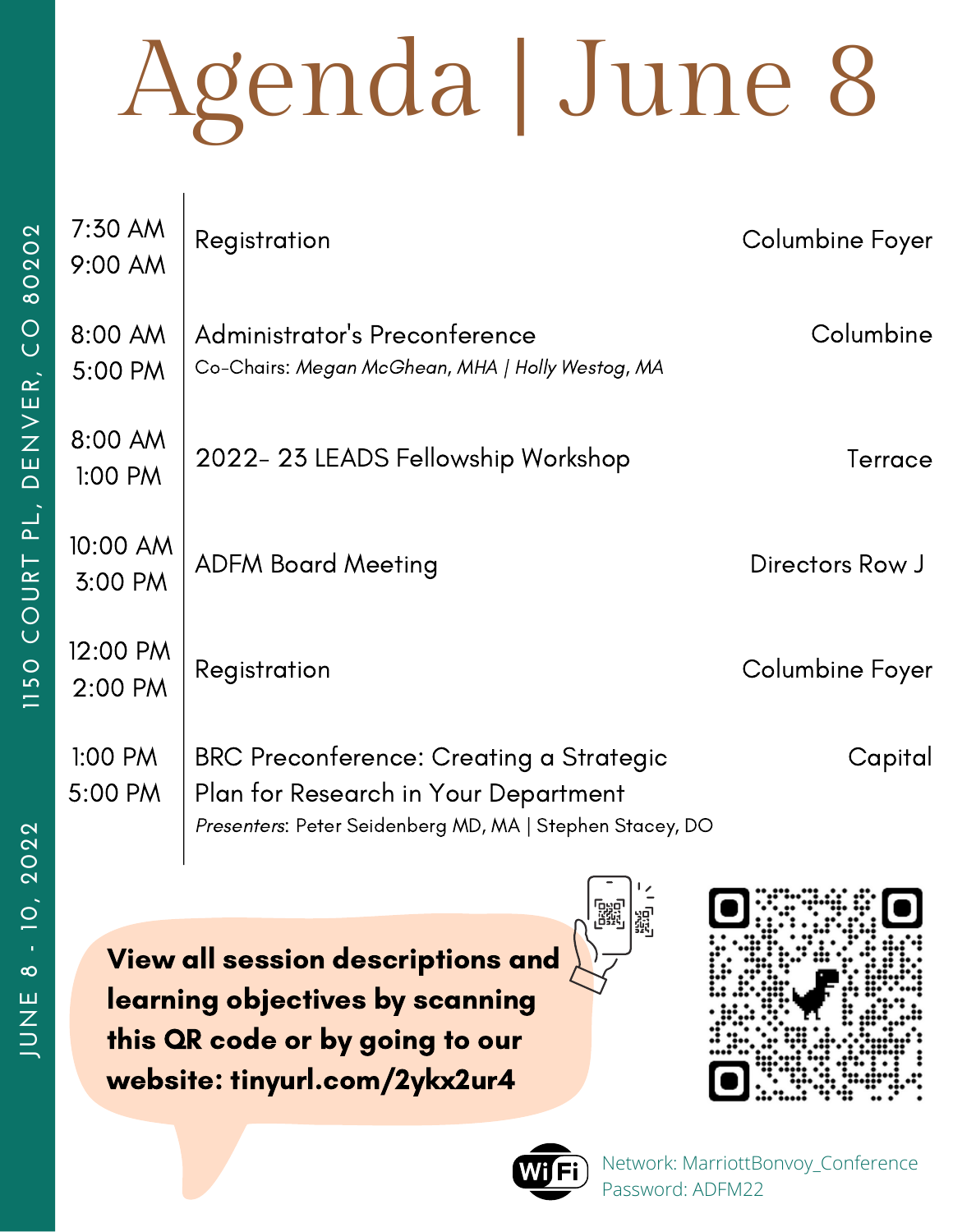| CO 80202    | 1:00 PM<br>5:00 PM | Leader Development Preconference:<br>Mentorship/Sponsorship/Coaching<br>Presenters: Dean Seehusen, MD, MPH   Peter Nalin, MD,<br>MBA   Grant Greenburg, MD, MHSA   Belinda Vail, MD,<br>MS   Jeff Borkan, MD, PhD   Lori Solomon, MD, MPH | Terrace                           |
|-------------|--------------------|-------------------------------------------------------------------------------------------------------------------------------------------------------------------------------------------------------------------------------------------|-----------------------------------|
| DENVER,     | 4:00 PM<br>7:00 PM | Registration                                                                                                                                                                                                                              | <b>Tower Courts Foyer</b>         |
| COURT PL,   | 5:30 PM<br>6:00 PM | Orientation                                                                                                                                                                                                                               | Capital                           |
| <b>1150</b> | 6:00 PM<br>7:00 PM | <b>Opening Reception</b>                                                                                                                                                                                                                  | <b>Windows</b>                    |
| 2022        | 7:00 PM            | LEADS 2021-22 Fellows Cohort Dinner<br>Optional, LEADS Fellows only                                                                                                                                                                       | Restaurant<br>(Details via email) |
| ဆ           | 7:00 PM            | LEADS 2021-23 Fellows Cohort Dinner<br>Optional, LEADS Fellows only                                                                                                                                                                       | Restaurant<br>(Details via email) |
| <b>HNNL</b> | 7:00 PM            | BRC 2021-22 Fellows Cohort Dinner<br>Optional, BRC Fellows only                                                                                                                                                                           | Restaurant<br>(Details via email) |



Network: MarriottBonvoy\_Conference Password: ADFM22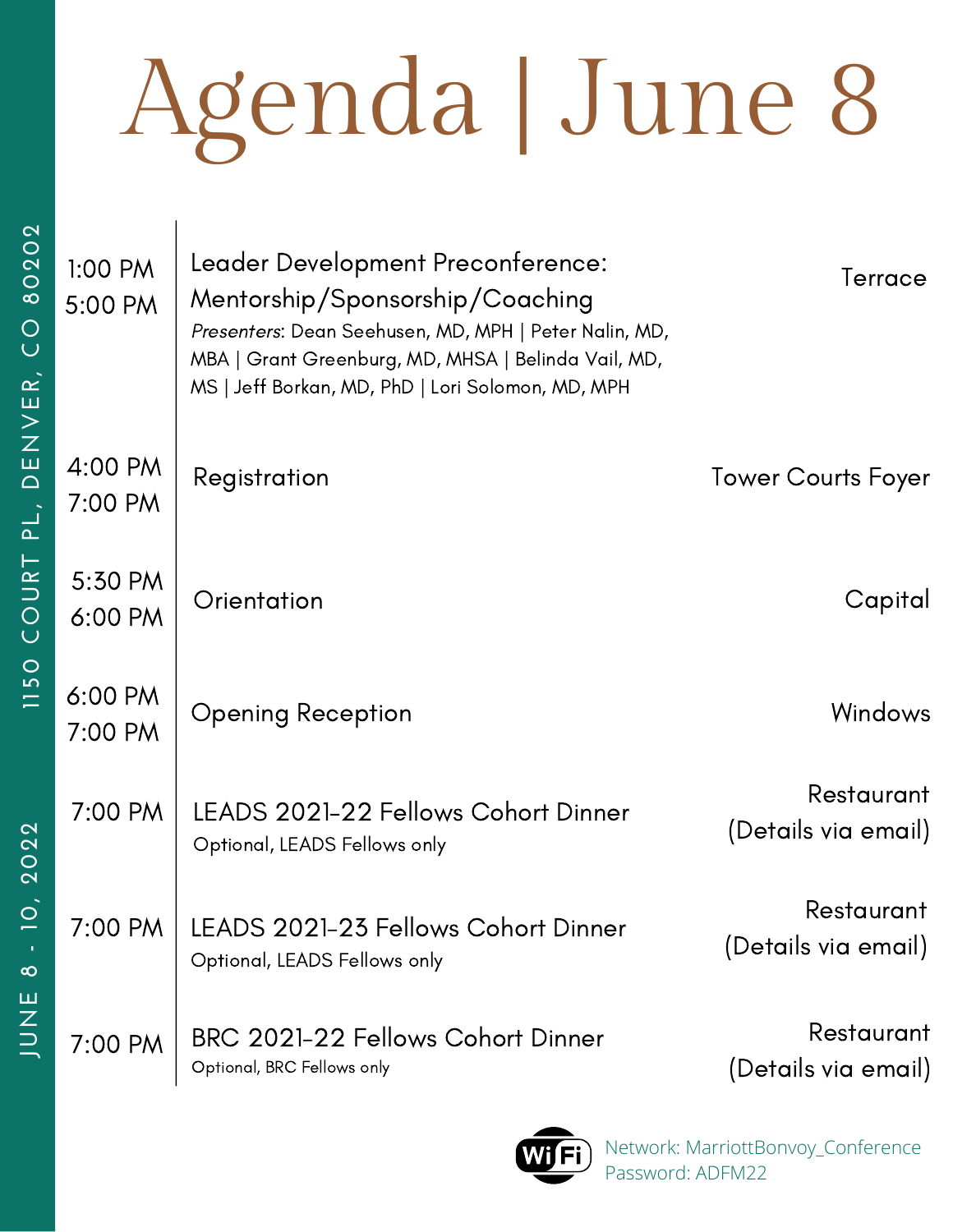| $\mathbf{\Omega}$<br>$\overline{Q}$ | 6:00 AM<br>7:00 AM     | Wellness: Yoga & Pilates<br>Presenter: Sara Creef Baugher                                                                                                       | Century                     |
|-------------------------------------|------------------------|-----------------------------------------------------------------------------------------------------------------------------------------------------------------|-----------------------------|
| $\overline{8}$<br>$\overline{C}$    | 6:30 AM<br>6:00 PM     | Registration                                                                                                                                                    | <b>Grand Ballroom Foyer</b> |
| DENVER,                             | $6:45$ AM<br>8:00 AM   | <b>Breakfast</b><br>(Grab & Go Optional)                                                                                                                        | South Convention Lobby      |
| َ بے<br>COURT                       | 7:00 AM<br>8:30 AM     | <b>Discussion Breakfast Tables</b><br>Scan the OR code with your smartphone<br>camera or view descriptions of the table on<br>our website: tinyurl.com/468p4ur9 |                             |
| 50                                  | 8:30 AM<br>9:15 AM     | Welcome & President's Speech<br>Presenter: Chelley Alexander, MD                                                                                                | <b>Grand Ballroom I</b>     |
| $\equiv$                            | 9:15 AM<br>9:45 AM     | <b>Refreshment Break</b>                                                                                                                                        | South Convention Lobby      |
| <b>2022</b>                         | 9:45 AM<br>11:15 AM    | The Climate Crisis and Our Health: Priority<br>Roles and Opportunities for Primary Care<br>Presenter: Jonathan A. Patz, MD, MPH                                 | <b>Grand Ballroom I</b>     |
| $\overline{O}$<br>ၹ                 | $11:15$ AM<br>12:00 PM | Government Relations Update<br>Presenter: Hope Wittenberg, MA                                                                                                   | Grand Ballroom I            |
| JUNE                                | 12:00 PM<br>1:30 PM    | <b>Boxed Lunch</b><br>Strategic committees meet, see next page.                                                                                                 | South Convention Lobby      |



 $\overline{\phantom{a}}$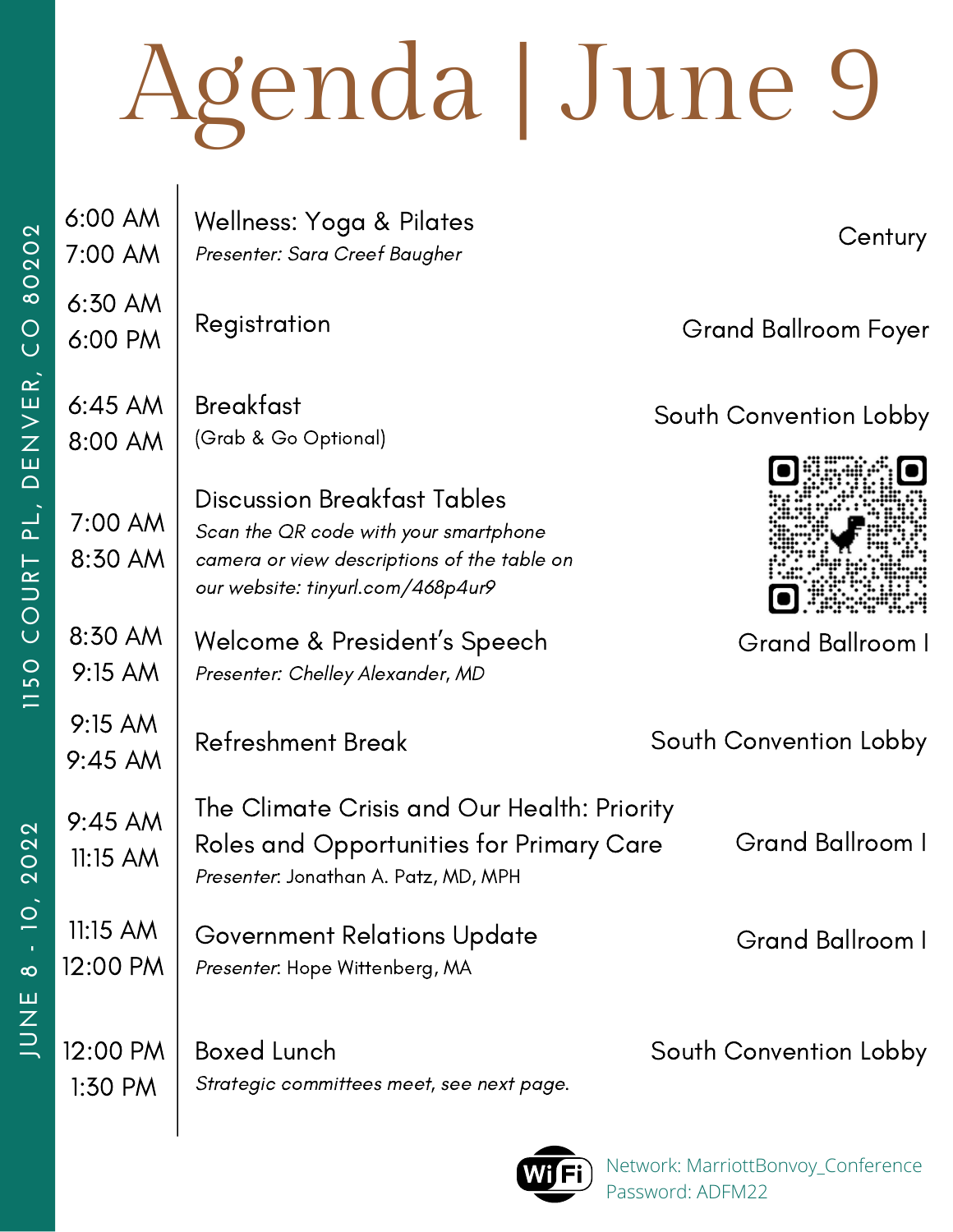**A Decision** 

| 202<br>$\circ$<br>$\infty$<br>$\bigcirc$ | 12:15 PM<br>$1:15$ PM | <b>Strategic Committee Meetings</b><br>Scan the QR code with your smartphone camera or view<br>room assignments: tinyurl.com/mvwpfwdc                                                                    |                                                                          |
|------------------------------------------|-----------------------|----------------------------------------------------------------------------------------------------------------------------------------------------------------------------------------------------------|--------------------------------------------------------------------------|
| DENVER,                                  | 1:30 PM<br>3:00 PM    | Advocacy in My Department, A Workshop<br>Presenters: Cynthia Haq, MD   Tochi Iroku-Malize, MD<br>MPH MBA   Jacob Prunuske, MD   Joe Gravel, MD  <br>Allen Perkins, MD                                    | <b>Grand Ballroom I</b>                                                  |
| $\frac{1}{2}$                            | 3:00 PM<br>3:15 PM    | <b>Refreshment Break</b>                                                                                                                                                                                 | South Convention Lobby                                                   |
| COURT<br><b>1150</b>                     | 3:15 PM<br>4:15 PM    | Artificial Intelligence & Machine Learning<br>Presenters: Bob Phillips, MD, MPH   Andrew Bazemore,<br>MD, MPH   Panelists: David Rushlow, MD   Mark<br>Johnson, MD, MPH   Irf Asif, MD   David Brown, MD | Grand Ballroom I                                                         |
| <b>2022</b>                              | 4:15 PM<br>5:15 PM    | Integrating Behavioral Health &<br><b>Primary Care</b><br>Presenters: Susan McDaniel, PhD   Frank deGruy,<br>MD, MSFM   Stacy Ogbeide PsyD, ABPP, CSOWM                                                  | <b>Grand Ballroom I</b>                                                  |
|                                          | 5:30 PM               | Networking Reception with Hors                                                                                                                                                                           | South Convention Lobby                                                   |
| ထ                                        | 6:30 PM               | D'oeuvres and Drinks                                                                                                                                                                                     |                                                                          |
| コココ                                      | 6:30 PM<br>8:00 PM    | Leadership & Management<br>Dilemmas Dinner<br>(Optional Add-On Session, Additional Fee,<br>Pre-Registration Required)<br>Facilitators: Jeff Borkan, MD<br>Fi<br>Harry Strothers, MD                      | <b>Windows</b><br>Network: MarriottBonvoy_Conference<br>Password: ADFM22 |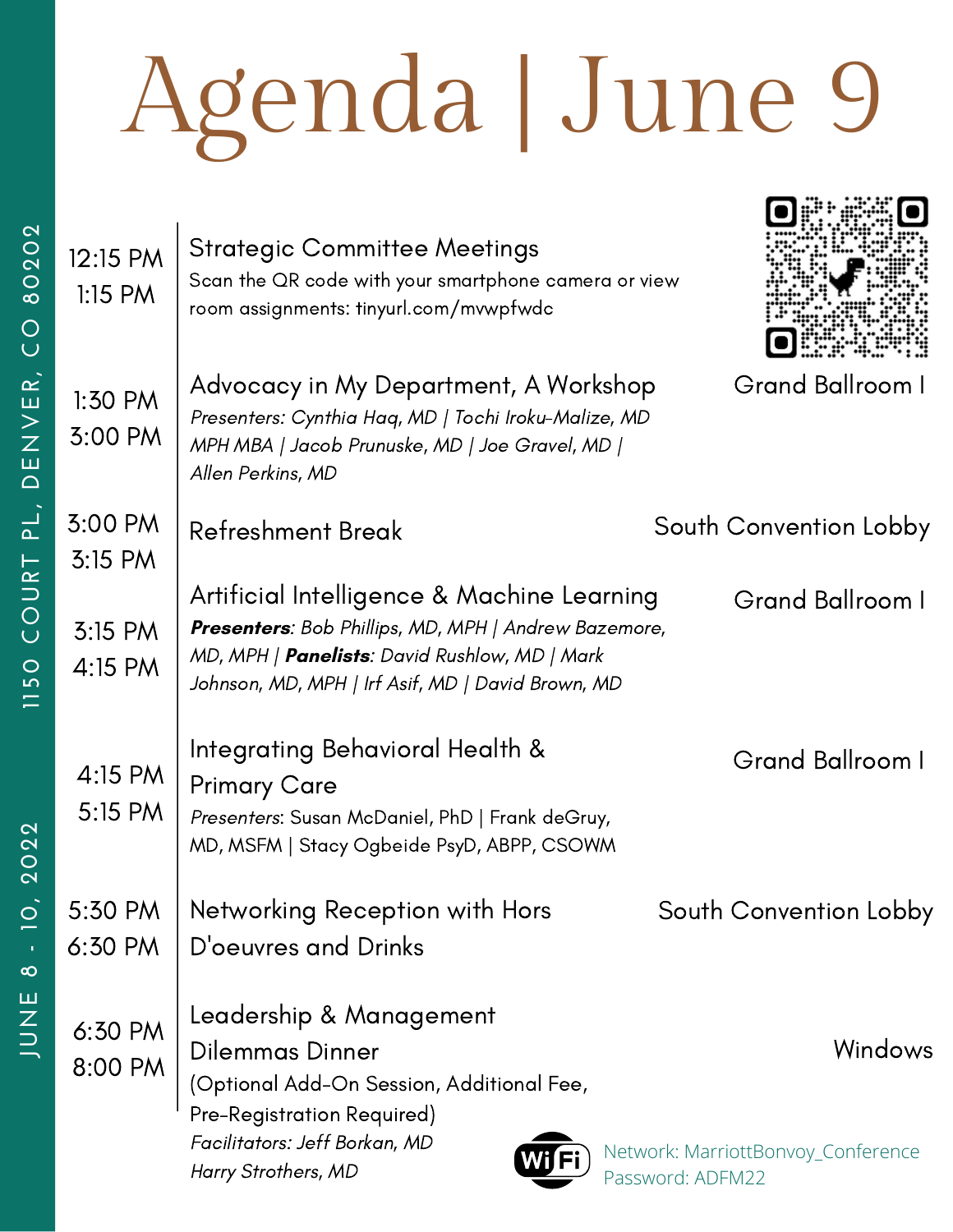| $\mathbf{C}$<br>$\circ$<br>8 O 2         | 6:30 AM<br>3:00 PM   | Registration                                                                                                                                                                                    | <b>Grand Ballroom Foyer</b>        |
|------------------------------------------|----------------------|-------------------------------------------------------------------------------------------------------------------------------------------------------------------------------------------------|------------------------------------|
| OU                                       | 6:15 AM<br>7:00 AM   | Meditation & Zen Leadership Skills<br>for Challenging Situations<br>Presenters: Cindy Haq, MD   David Rakel, MD                                                                                 | Century                            |
| DENVER,                                  | $6:45$ AM<br>8:00 AM | <b>Breakfast</b><br>(Grab & Go Optional)                                                                                                                                                        | South Convention Lobby             |
| $\overline{P}$ .<br>COURT<br><b>1150</b> | 7:00 AM<br>8:00 AM   | State & Regional Roundtables<br>& Networking<br>Scan the QR code with your smartphone<br>camera or view table & room assignments:<br>tinyurl.com/8pn7dtnr                                       | Grand Ballroom I                   |
| $\frac{2}{3}$<br>O<br>Q                  | 8:10 AM<br>9:10 AM   | LEADS 2021-22 Cohort<br><b>Fellows Ignite Discussions</b><br>Scan the QR code with your<br>smartphone camera or view room<br>assignments: tinyurl.com/4m5r5wuk                                  | Tower Court D & Windows            |
| $\circ$                                  | 9:10 AM<br>9:30 AM   | <b>Refreshment Break</b>                                                                                                                                                                        | South Convention Lobby             |
| $\infty$<br>JUNE<br>D                    | 9:30 AM<br>10:45 AM  | Workshop: Sustaining Support for the<br>Academic Mission with Increasing<br><b>Clinical Demands</b><br>Moderator: Christine Arenson, MD<br>Scan the QR code with your smartphone camera or view |                                    |
|                                          |                      | room assignments: tinyurl.com/ycytweve                                                                                                                                                          | Network: MarriottBonvoy_Conference |

Password: ADFM22

WD FI J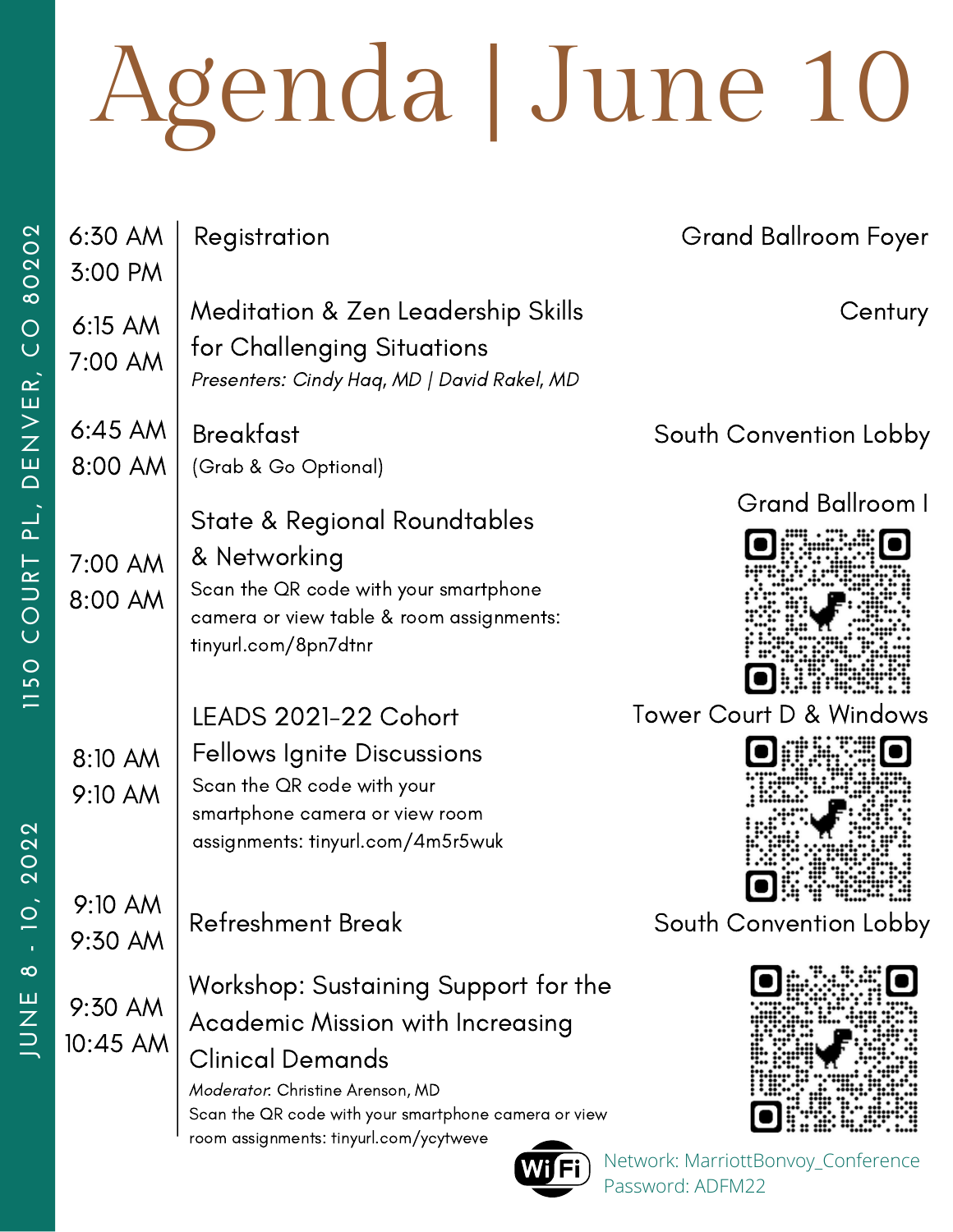| 10:45 AM<br>$11:45$ AM  | Addressing Social Drivers of Health:<br>Integrating Social Care into Health Care<br>Presenters: Alicia Cohen, MD, MSc   Shalina Nair, MD  <br>Carlos Jaen, MD                                                        | Grand Ballroom I                   |
|-------------------------|----------------------------------------------------------------------------------------------------------------------------------------------------------------------------------------------------------------------|------------------------------------|
| $11:45$ AM<br>$1:15$ PM | Lunch on Your Own<br>Enjoy the local cuisine, see QR code for<br>recommendations!                                                                                                                                    |                                    |
| $11:45$ AM              | New Chair 101 panel & Networking Lunch                                                                                                                                                                               |                                    |
| $1:15$ PM               | (Optional Add-On Session, Additional Fee, Pre-<br><b>Registration Required)</b><br>Presenters: Jehni Robinson, MD   Tracey Conti, MD  <br>Grant Greenburg, MD, MHSA, MA   Lori Solomon, MD,<br>MPH   John Franko, MD | <b>Tower Court A</b>               |
| $1:15$ PM<br>$2:15$ PM  | Experiences of Coaching, Sponsorship, &<br>Mentorship Among Women and<br>Underrepresented Chairs<br>Presenters: Dean Seehusen, MD, MPH   Morhaf Al<br>Achkar, MD   Jeanette South-Paul, MD                           | <b>Grand Ballroom I</b>            |
| 2:15 PM<br>3:05 PM      | When the Academic Physician Leader<br><b>Becomes the Patient</b><br>Presenters: Tochi Iroku-Malize, MD, MPH, MBA<br>Mac Baird, MD, MS<br>Moderator: Bryant Campbell                                                  | Grand Ballroom I                   |
| $3:05$ PM<br>3:10 PM    | <b>Closing Statements</b><br>Presenters: Harry Strothers, MD, MMM   Kelvin Wynn, MD                                                                                                                                  | Grand Ballroom I                   |
| 3:10 PM                 | Conference Adjourns<br><b>AMTE:</b>                                                                                                                                                                                  | Network: MarriottBonvoy_Conference |

Password: ADFM22